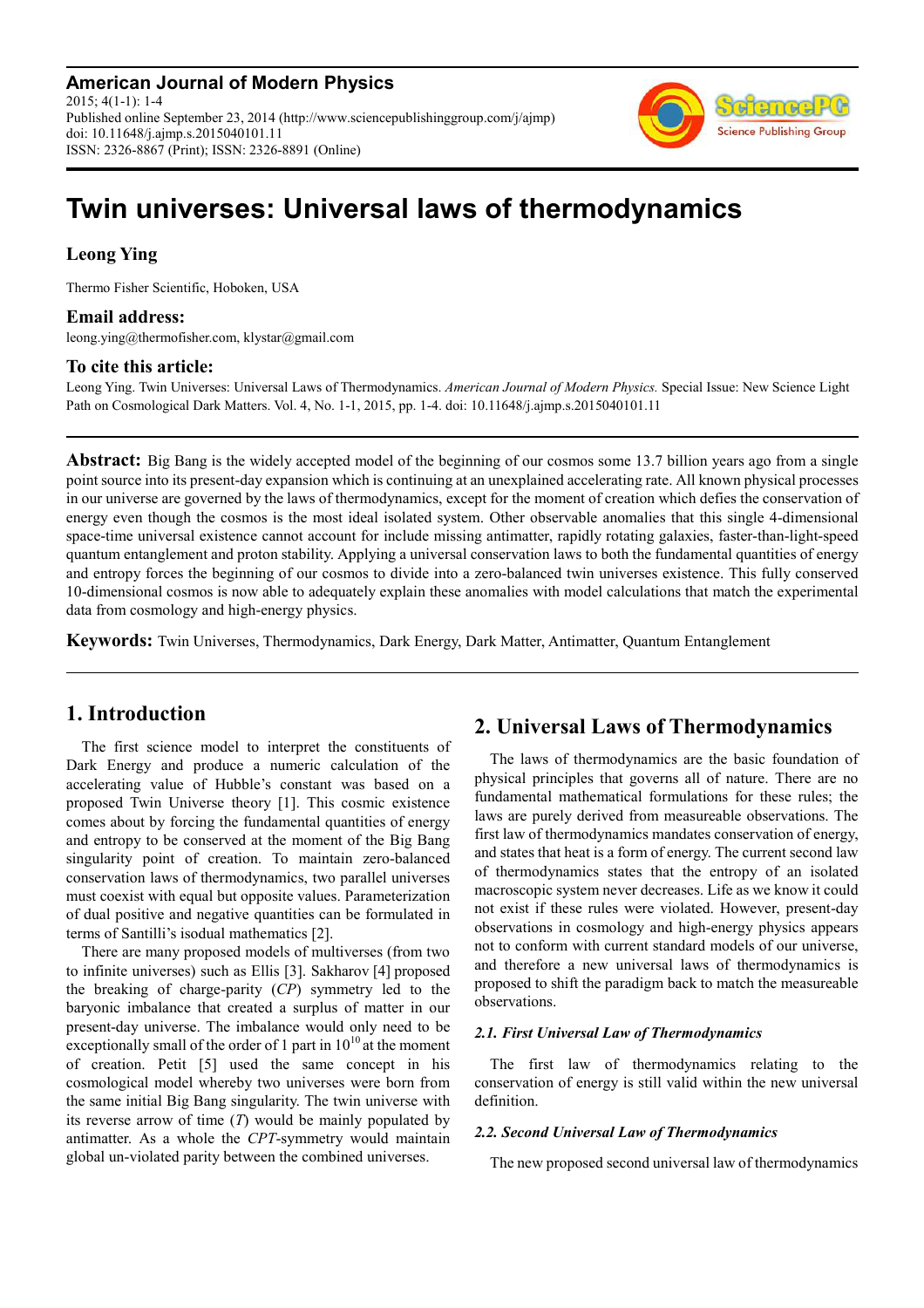now mandates that entropy is also conserved as with the first law.

#### *2.3. Universal Postulates*

To define how the new proposed universal laws of thermodynamics can operate in our observed nature, five postulates are cited.

#### *2.3.1. First Universal Postulate*

This states that the Total Universe is composed of two anti-symmetric systems, a Positive Universe and a Negative Universe. The two universes have identical 4-dimensional space-time coexisting on opposite sides of a 2-dimensional membrane, giving a total of 10-dimensions for the combined cosmos.

### *2.3.2. Second Universal Postulate*

This states that energy (E) can flow between both universal systems, but the total energy in the Total Universe must be conserved.

$$
E_{\text{Total}} = E_{\text{Positive}} + E_{\text{Negative}} \tag{1}
$$

Before the beginning of creation, there was no presence of energy ( $E_{\text{Total}}=0$ ), so to conserve energy at the point of creation and thereafter in obedience to the first universal law of thermodynamics, the cosmos divides into parallel twin universes.

$$
E_{Positive} = -E_{Negative}
$$
 (2)

This zero-balanced universal conservation of energy requires that all energy-mass states must have identical quantities but with reversed polarity of values.

#### *2.3.3. Third Universal Postulate*

This states that entropy (S) can flow between both universal systems, but the total entropy in the Total Universe must be conserved.

$$
S_{\text{Total}} = S_{\text{Positive}} + S_{\text{Negative}} \tag{3}
$$

To conserve entropy at the point of creation in obedience to the second universal law of thermodynamics:

$$
S_{Positive} = -S_{Negative} \tag{4}
$$

This zero-balanced universal conservation of entropy requires that all processes and actions must be repeated but acting in reversed sense of direction. So for a photon that behaves as a particle on one side of the universal membrane then its identical twin photon behaves simultaneously with wave properties on the opposite cosmic frame of reference.

### *2.3.4. Fourth Universal Postulate*

This states that gravity dictates the direction of entropy change (time). Time is a consequence of the change of entropy of a system. If nothing changes, then time would stand still. Positive increasing entropy leads to a forward motion of time. For example, a cup falls off a table and smashes into multiple fragments, which in common terms we state that the system (cup) increases with positive entropy from a single state (whole cup) to multiple states (fragments of cup) in the forward direction of time. In real experience, the broken fragments never forms back into a single whole cup and jump back onto the table, that is, time never reverses in real life. In the parallel universe negative increasing entropy leads to a backward motion of time. However, since all quantities are negative including energy, leading to repulsive gravity of all matter, then mass as we define it would never condense into an equivalent solid cup in this parallel existence.

#### *2.3.5. Fifth Universal Postulate*

This states that life on Earth exists only in the Positive Universe. Negative energy leads to repulsive gravity of mass and negative entropy leads to a reversed duality of existence, hence a physical observer can only perform physical experiments in the Positive Universe, where increasing entropy is the normal approaching state of equilibrium, and the original second law of thermodynamics is therefore not violated for such an observer.

## **3. Experimental Observables**

For any new scientific theories or models to be validated, it must be able to make correct predictions and produce calculable values that are consistent with research data. The Twin Universe model stemming from the proposed Universal Laws of Thermodynamics will be compared to current experimental observables to check for its potential validity.

#### *3.1. Dark Energy*

The Wilkinson Microwave Anisotropy Probe [6] has determined the Hubble's constant  $(H)$  at  $71 \text{km} \cdot \text{s}^{-1} \cdot \text{Mpc}^{-1}$ . Hubble's law [7] is considered the first observational basis for an expanding universe and supporting evidence of the Big Bang model. Dark Energy is the unknown constituent that propels the present accelerating state of our cosmos. From a Twin Universe perspective, it is proposed that stellar nuclear fusion replicated in the reverse mirrored universe can account for the negative-energy pressure (Dark Energy) that drives our present-day accelerated cosmic expansion. In our positive quantified side of the universe, nuclear fusion within stars emits radiation as energy waves. In the mirror twinned universe all processes are duplicated but with reversed negative polarity. Hence in the negative quantified side of the universe, the identical fusion processes will emit radiation as individual particle energy photons that experience gravitational repulsion. Formulated by Ying [8] for point masses (m) condensing on the 2-dimensional membrane with an area mass density  $p=m/\pi r^2$ , where r is the spatial distance between the point masses, the repulsive gravitational force moving at the speed of light (c) will stretch the membrane at an expanding rate  $(U<sub>r</sub>)$  given by the following equation:

$$
U_r = \pi G \rho / c \tag{5}
$$

This simple model calculates based on the energy released from the nuclear fusion processes in standard stars an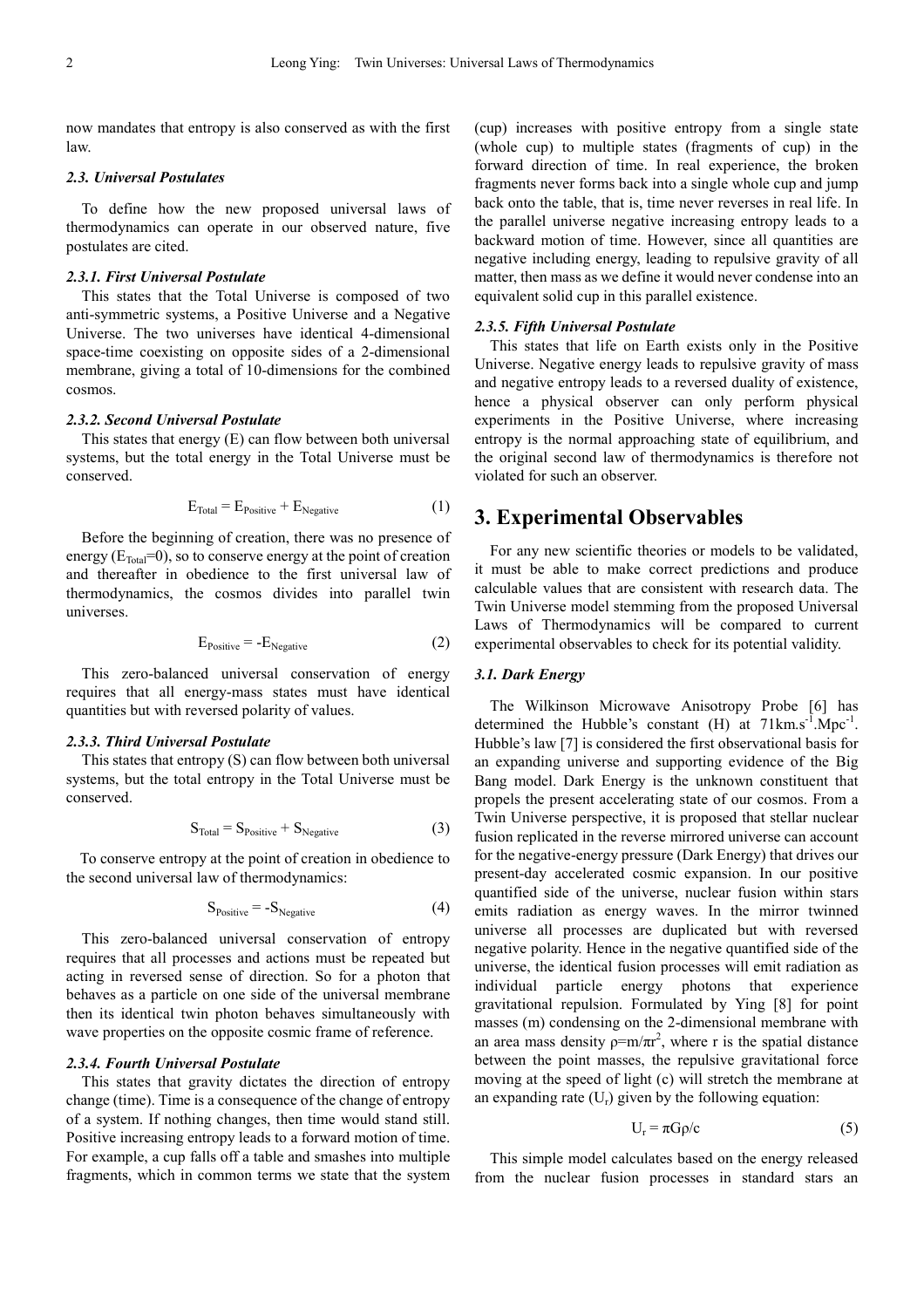estimated cosmic expansion rate  $U_r \sim 160 \text{km.s}^{-1}$ . The computed value can be more accurately determined by refining the model to be more representative of the distribution of the stars and the emitted energy particle waves. Since both universes exist on the opposing surfaces of the membrane they will therefore share the same experience of a stretching membrane.

#### *3.2. Dark Matter*

The measured rotational velocities of galaxies are too great to maintain stability for the observable mass within each galaxy [9]. Dark Matter was added to compensate for this apparent lack of galactic mass. However, there are proponents that claim both Dark Energy and Dark Matter are the same components referred to as Dark Fluid [10]. The repulsive gravitational expansion in the intermediate vacuum of space created by the condensing stellar nuclear fusion in the mirror twinned universe is also generating the compressive force on the galactic cluster of stars. Current experimental estimates of the percentage of Dark Matter is 23% with Dark Energy around 73%, and the remaining 4% of normal baryonic matter. If indeed the differing effects are producing a double-counting of the same unobserved Dark Fluid, then the actual percentage

matches the required 50% based on a Twin Universe model whereby the negative energy-mass constitute the opposing Dark Fluid.

### *3.3. Antimatter*

Rowlands [11] have proposed the existence of virtual-particles that are duplicates of normal matter and antimatter. This four distinct particle states is also a consequence of a Twin Universe model where positive matter and antimatter have identical but reversed negative twinned particles.

The true meaning of time is still hotly debated as to whether it is merely a mathematical concept or a real fundamental quantity of the universe. Newton [12] theorized that time passes by independent of other interactions with the rest of the universe, whereas Einstein [13] special theory of relativity states that time is not absolute and is dependent on the relative motion of the observer. Ying [14] postulate that time is a measureable physical quantity and associated with entropy in the same nature that space is associated with matter (energy). Table 1 lists the proposed physical properties of space-time based on a Twin Universe viewpoint.

*Table 1. Physical space-time of twin universes* 

| <b>Space</b>                                                          | <b>Time</b>                                                      |  |
|-----------------------------------------------------------------------|------------------------------------------------------------------|--|
| Fabric of energy                                                      | Fabric of entropy                                                |  |
| Energy is static capacity to work                                     | Entropy is dynamic process to work                               |  |
| There are multiple degrees of energy and multiple dimensions of space | There is single degree of entropy and single projection of time  |  |
| There are two directions of energy-space (positive and negative)      | There are two directions of entropy-time (positive and negative) |  |
| Increasing positive energy curves space inward                        | Increasing positive entropy moves time forward                   |  |
| Decreasing negative energy curves space outward                       | Decreasing negative entropy moves time backward                  |  |

The total cosmos can be treated as expanding twin universes where there existed a unitary super-particle and super-antiparticle at the origin of the Big Bang event. The initial mixing of these super-states between the two orthogonal universes provides a numeric surplus of matter over antimatter that is consistent with observed measurements within our universe of  $10^9$  [15].

## *3.4. Proton Stability*

One major problem in physics is the predominance of matter over antimatter in our universe, which suggests that the universe as a whole has nonzero positive baryonic number density. This apparent non-conserving baryonic number would in principle cause protons to decay, which has never been experimentally observed. In a Twin Universe model the ratio of matter to antimatter is perfectly balanced by its reverse quantized twinned particle states, and therefore in this super-symmetric system the baryonic (quark) number is conserved.

#### *3.5. Quantum Entanglement*

Entanglement is the unexplained quantum phenomenon in which two vastly separated particles share the same existence, and thereby apparently defying the speed-of-light limitation when they interact simultaneously. In quantum mechanics both particles are described by a single wave function. In a Twin Universe model the zero-balanced conservation of energy forces all matter and antimatter particles to have duplicated twinned particles existing in an opposing state of duality. And the consequence of zero-balanced conservation of entropy forces these twinned particles to be inherently linked in their interactions through superposition of their wave states.

# **4. Conclusion**

Table 2 summarizes the difference in interpretation of current standard models of the cosmos and that based on a Twin Universe existence.